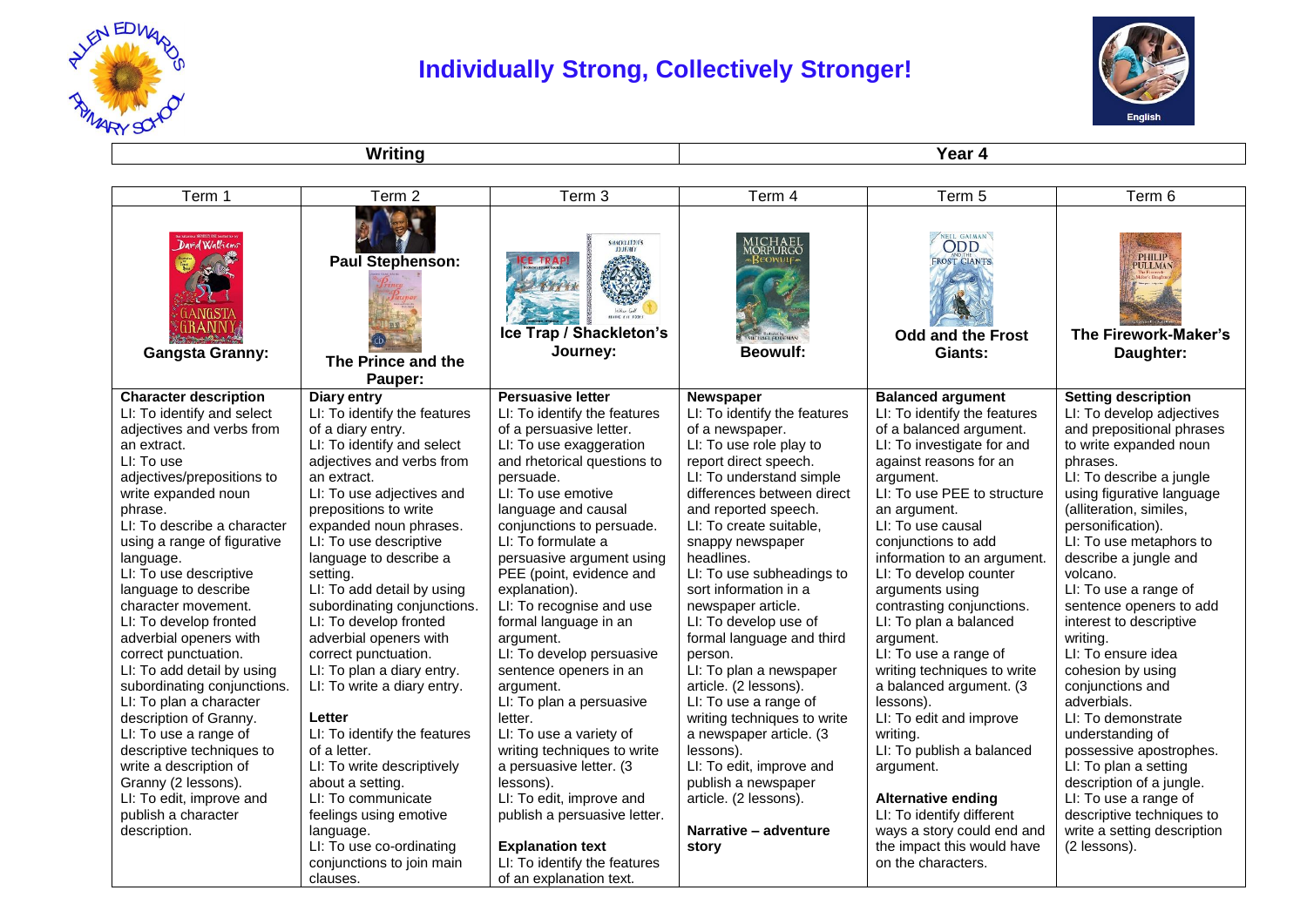

## **Individually Strong, Collectively Stronger!**



| <b>Instructions</b><br>LI: To understand an<br>instructional text and<br>identify features.<br>LI: To sequence<br>instructions using fronted<br>adverbials and imperative<br>verbs.<br>LI: To use formal language<br>to clearly explain steps.<br>LI: To draw, label and<br>explain a diagram to give a<br>clearer understanding of an<br>instruction.<br>LI: To develop<br>understanding of key | LI: To structure writing into<br>clear paragraphs using TiP<br>ToP.<br>LI: To plan a letter.<br>LI: To use a range of<br>writing techniques to write<br>a letter. (2 lessons)<br>LI: To edit and improve<br>writing.<br><b>SPaG</b><br>LI: To understand how to<br>use past progressive verbs.<br>LI: To mark possession and<br>omission with apostrophes.<br>LI: To improve cohesion by | LI: To research factual<br>information about<br>Endurance and Shackleton.<br>LI: To identify structure and<br>presentation techniques<br>and use them to explain.<br>LI: To understand technical<br>vocabulary to create a<br>glossary.<br>LI: To extend sentences<br>with causal conjunctions to<br>explain why.<br>LI: To develop expert<br>quotes to support<br>explanations using inverted<br>commas and formal | LI: To identify key features<br>and the structure of an<br>adventure story.<br>LI: To use expanded noun<br>phrases and fronted<br>adverbials to develop<br>character.<br>LI: To use figurative<br>language to develop setting<br>(alliteration, similes,<br>personification).<br>LI: To build tension through<br>short sentences, repetition<br>and using senses.<br>LI: To role play dilemmas<br>and create freeze frames. | LI: To build tension using a<br>range of writing techniques.<br>LI: To develop setting and<br>character by using<br>expanded noun phrases.<br>LI: To consolidate the use<br>of inverted commas for<br>speech.<br>LI: To plan an alternative<br>ending.<br>LI: To use a range of<br>writing techniques to write<br>an alternative ending. (3<br>lessons).<br>LI: To edit and improve<br>narrative. | LI: To edit, improve and<br>publish a setting<br>description.<br><b>Balanced argument</b><br>LI: To identify features of a<br>balanced argument.<br>LI: To develop for and<br>against reasons for a<br>debate.<br>LI: To extend arguments by<br>using causal conjunctions<br>to explain ideas.<br>LI: To use point and<br>explanation to structure a<br>for or against argument. |
|--------------------------------------------------------------------------------------------------------------------------------------------------------------------------------------------------------------------------------------------------------------------------------------------------------------------------------------------------------------------------------------------------|------------------------------------------------------------------------------------------------------------------------------------------------------------------------------------------------------------------------------------------------------------------------------------------------------------------------------------------------------------------------------------------|---------------------------------------------------------------------------------------------------------------------------------------------------------------------------------------------------------------------------------------------------------------------------------------------------------------------------------------------------------------------------------------------------------------------|-----------------------------------------------------------------------------------------------------------------------------------------------------------------------------------------------------------------------------------------------------------------------------------------------------------------------------------------------------------------------------------------------------------------------------|---------------------------------------------------------------------------------------------------------------------------------------------------------------------------------------------------------------------------------------------------------------------------------------------------------------------------------------------------------------------------------------------------|----------------------------------------------------------------------------------------------------------------------------------------------------------------------------------------------------------------------------------------------------------------------------------------------------------------------------------------------------------------------------------|
| technical vocabulary.<br>LI: To plan a set of<br>instructions to steal the<br>Crown Jewels.<br>LI: To use a range of<br>writing techniques to write<br>instructions on how to steal<br>the Crown Jewels (3<br>lessons).<br>LI: To edit and improve an<br>instructional text.<br><b>Alternative ending</b><br>LI: To use drama to retell a<br>story.<br>LI: To generate different                 | using nouns and pronouns.<br><b>Alternative chapter</b><br>LI: To use drama to retell a<br>story.<br>LI: To generate different<br>endings for a story and use<br>role play.<br>LI: To build tension using a<br>range of techniques.<br>LI: To write descriptively<br>using a range of<br>techniques.<br>LI: To plan an alternative<br>chapter.<br>LI: To use a range of                  | language.<br>LI: To plan an explanation<br>text.<br>LI: To use a range of<br>writing and structure<br>techniques to write an<br>explanation texts (3<br>lessons).<br>LI: To edit and improve an<br>explanation text.                                                                                                                                                                                                | LI: To use contrasting<br>conjunctions to develop<br>ideas.<br>LI: To plan an adventure<br>story.<br>LI: To use a range of<br>writing techniques to write<br>an adventure story. (3<br>lessons).                                                                                                                                                                                                                            |                                                                                                                                                                                                                                                                                                                                                                                                   | LI: To write counter<br>arguments using simple<br>contrasting conjunctions.<br>LI: To plan a balanced<br>argument.<br>LI: To use a range of<br>writing techniques to write<br>a balanced argument (3<br>lessons)<br>LI: To edit and improve<br>writing.<br>Non-chronological report<br>LI: To examine the layout<br>and structure of a non-<br>chronological report.             |
| endings for a story and use<br>role play.<br>LI: To write main clauses<br>and join them using co-<br>ordinating conjunctions.<br>(FANBOYS).<br>LI: To develop action using<br>dialogue with the correct<br>speech punctuation.<br>LI: To plan an alternative<br>story ending.<br>LI: To use a range of<br>techniques to write an                                                                 | writing techniques to write<br>an alternative chapter. (3<br>lessons)<br>LI: To edit and improve<br>writing.                                                                                                                                                                                                                                                                             |                                                                                                                                                                                                                                                                                                                                                                                                                     |                                                                                                                                                                                                                                                                                                                                                                                                                             |                                                                                                                                                                                                                                                                                                                                                                                                   | LI: To use bullet points to<br>research information about<br>fireworks.<br>LI: To recognise and use<br>third person, formal<br>language and the present<br>tense consistently.<br>LI: To plan a non-<br>chronological report.<br>LI: To use a range of<br>writing techniques to write<br>a non-chronological report<br>(3 lessons).                                              |